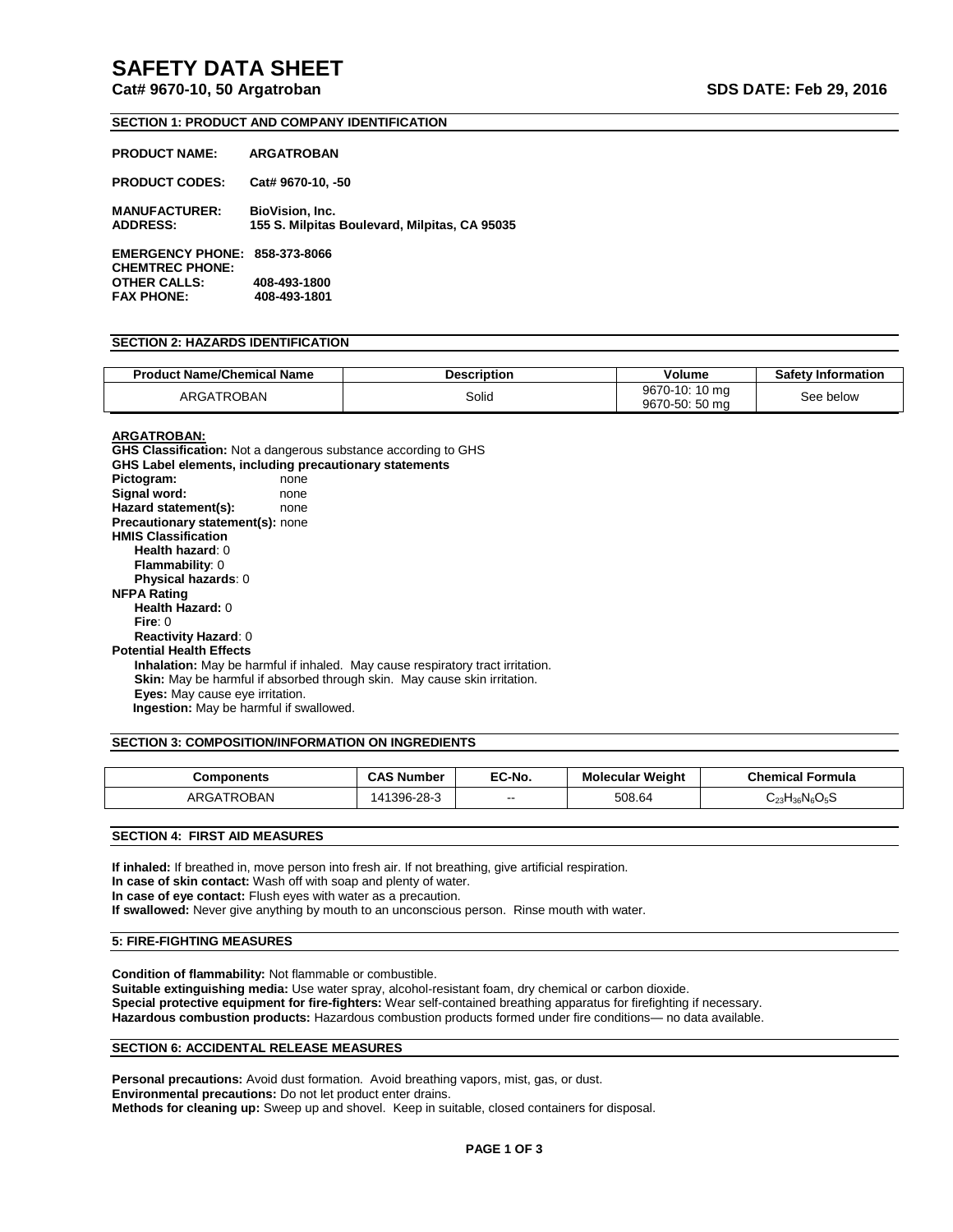# **SAFETY DATA SHEET**

# **Cat# 9670-10, 50 Argatroban SDS DATE: Feb 29, 2016**

# **SECTION 7: HANDLING AND STORAGE**

#### **Precautions for safe handling**

Provide appropriate exhaust ventilation at places where dust is formed. **Conditions for safe storage** Keep container tightly closed in a dry and well-ventilated place. Recommended storage temperature: -20°C

#### **SECTION 8: EXPOSURE CONTROLS/PERSONAL PROTECTION**

Contains no substances with occupational exposure limit values.

# **Personal protective equipment**

## **Respiratory protection**

Respiratory protection is not required. Where protection from nuisance levels of dusts are desired, use type N95 (US) or type P1 (EN 143) dust masks. Use respirators and components tested and approved under appropriate government standards such as NIOSH (US) or CEN (EU).

#### **Hand protection**

Handle with gloves. Gloves must be inspected prior to use. Use proper glove removal technique (without touching glove's outer surface) to avoid skin contact with this product. Dispose of contaminated gloves after use in accordance with applicable laws and good laboratory practices. Wash and dry hands.

#### **Eye protection**

Use equipment for eye protection tested and approved under appropriate government standards such as NIOSH (US) or EN 166 (EU).

### **Skin and body protection**

Choose body protection in relation to its type, to the concentration and amount of dangerous substances, and to the specific workplace. The type of protective equipment must be selected according to the concentration and amount of the dangerous substance at the specific workplace.

#### **Hygiene measures**

General industrial hygiene practice.

#### **SECTION 9: PHYSICAL AND CHEMICAL PROPERTIES**

| <b>Property</b>            | <b>ARGATROBAN</b>  |
|----------------------------|--------------------|
| Appearance:                | Off-white solid    |
| pH:                        | No data available  |
| <b>Water Solubility:</b>   | No data available  |
| <b>Other Solubility:</b>   | $DMSO (>30$ mg/ml) |
| Specific Gravity (g/ml):   | No data available  |
| Boiling Point (°C):        | No data available  |
| Melting Point (°C):        | No data available  |
| Flash Point (°C):          | No data available  |
| Ignition Temperature (°C): | No data available  |
| Density                    | No data available  |

#### **SECTION 10: STABILITY AND REACTIVITY**

| <b>Property</b>                   | <b>ARGATROBAN</b>                             |  |
|-----------------------------------|-----------------------------------------------|--|
| <b>Chemical stability</b>         | Stable under recommended storage conditions   |  |
| <b>Conditions to avoid:</b>       | No data available                             |  |
| <b>Materials to avoid:</b>        | Strong oxidizing agents                       |  |
| Hazardous decomposition products: | Carbon oxides, nitrogen oxides, sulfur oxides |  |

### **SECTION 11: TOXICOLOGICAL INFORMATION**

### **ARGATROBAN:**

**Acute toxicity:** no data available **Skin corrosion/irritation:** no data available **Serious eye damage/eye irritation:** no data available **Respiratory or skin sensitization:** no data available **Germ cell mutagenicity:** no data available **Carcinogenicity:** IARC: No component of this product present at levels greater than or equal to 0.1% is identified as probable, possible or confirmed human carcinogen by IARC. ACGIH: No component of this product present at levels greater than or equal to 0.1% is identified as a carcinogen or potential carcinogen by ACGIH.

- NTP: No component of this product present at levels greater than or equal to 0.1% is identified as a known or anticipated carcinogen by NTP.
- OSHA: No component of this product present at levels greater than or equal to 0.1% is identified as a carcinogen or potential carcinogen by OSHA.